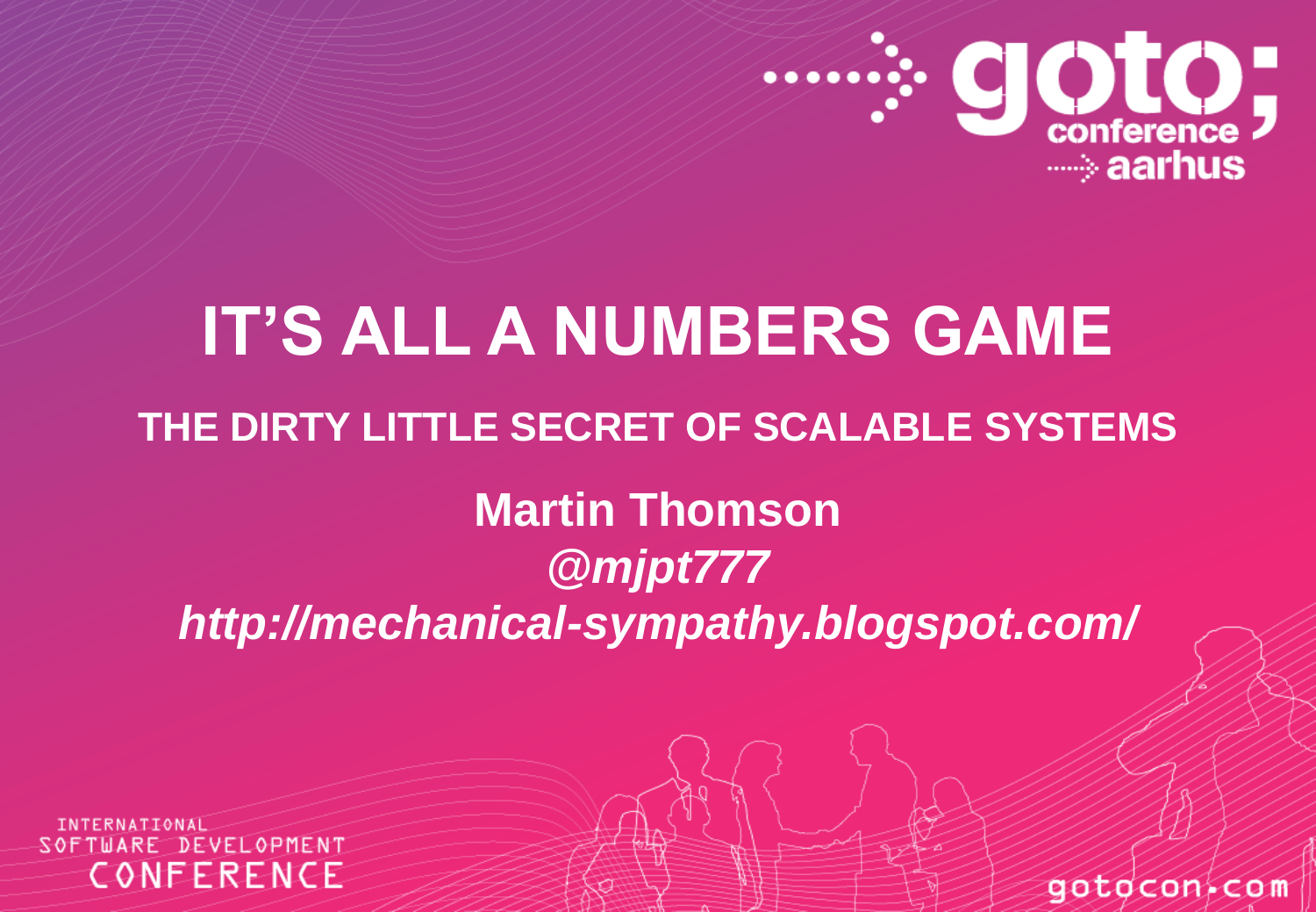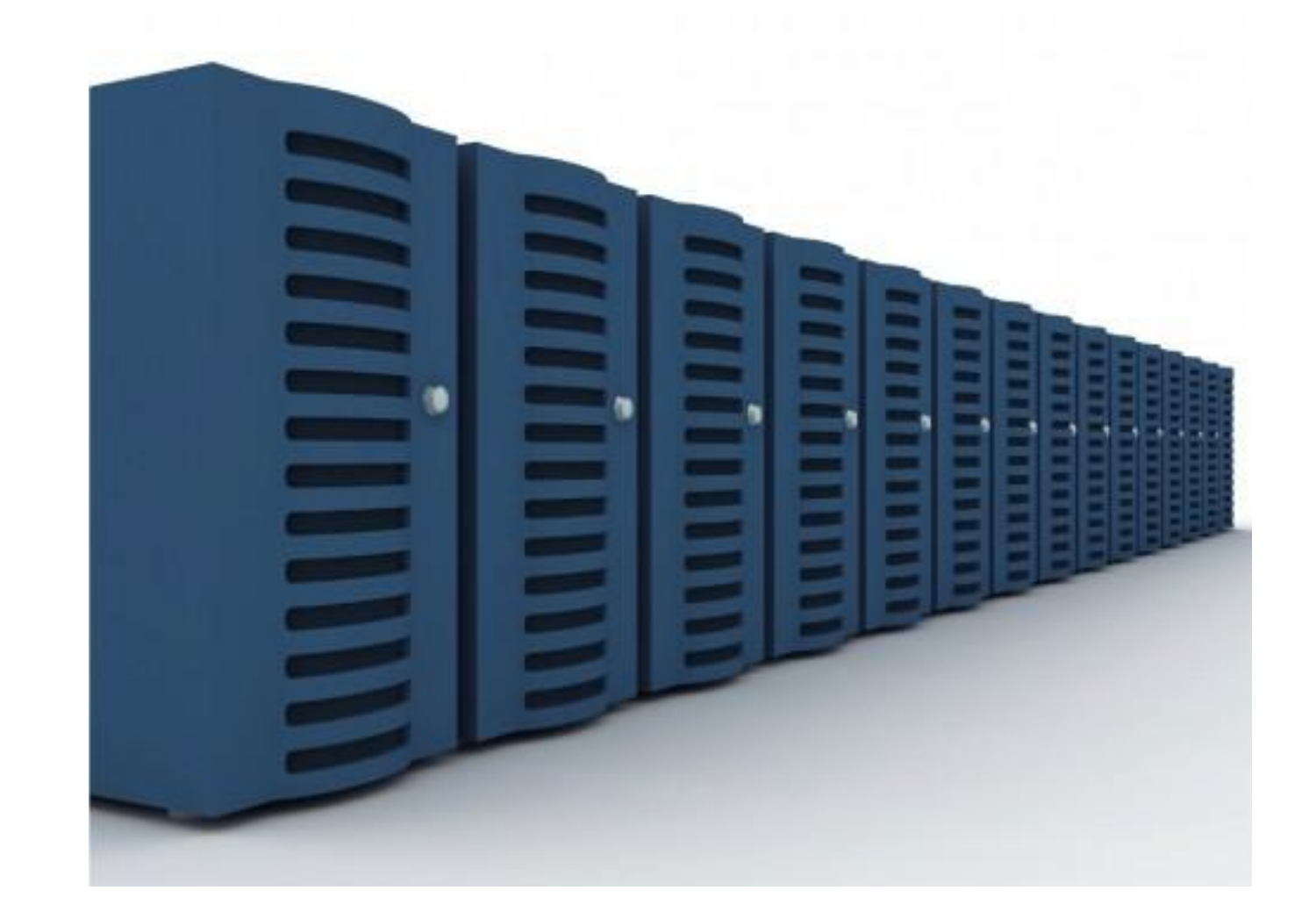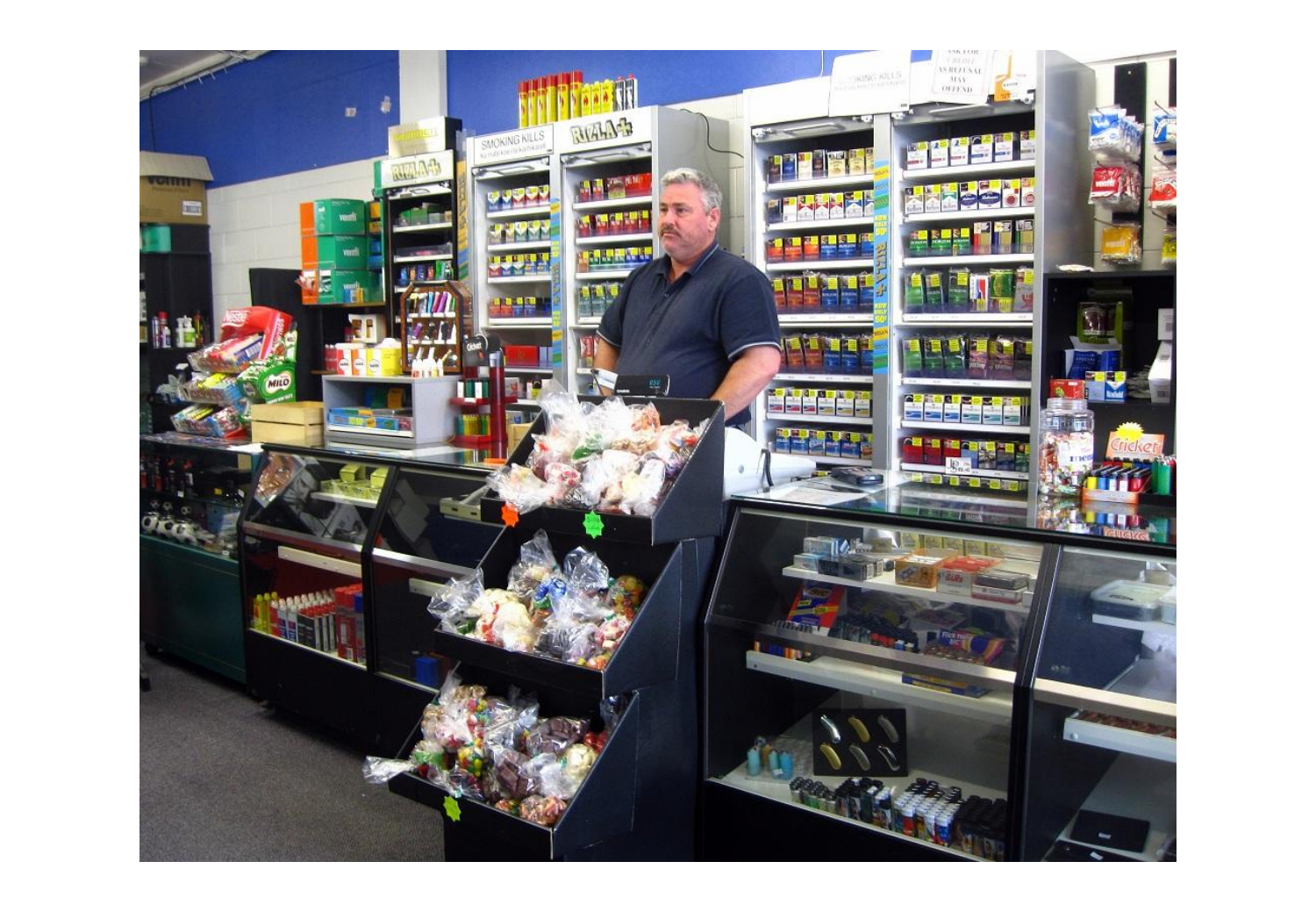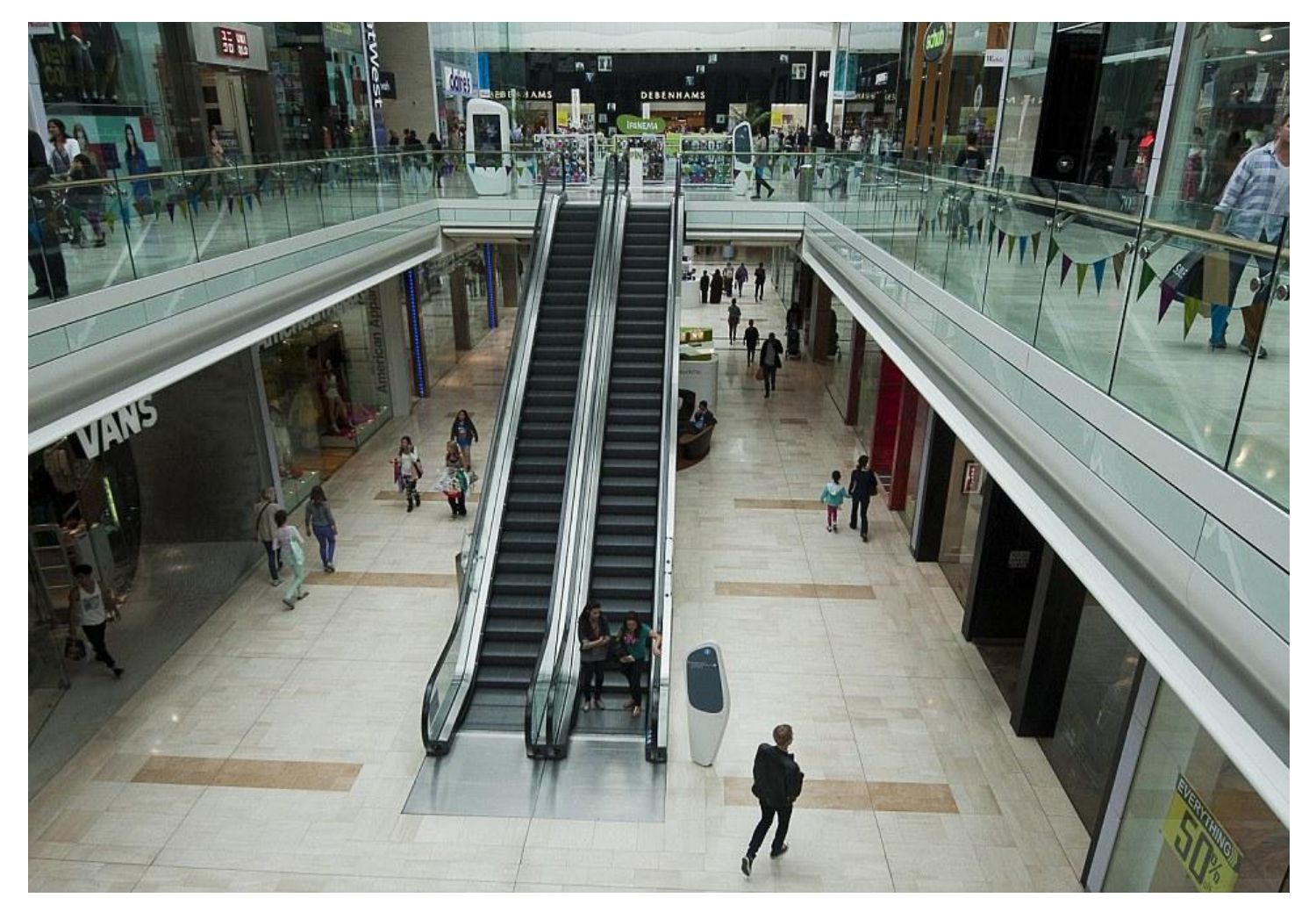#### What does it mean to be Scalable?

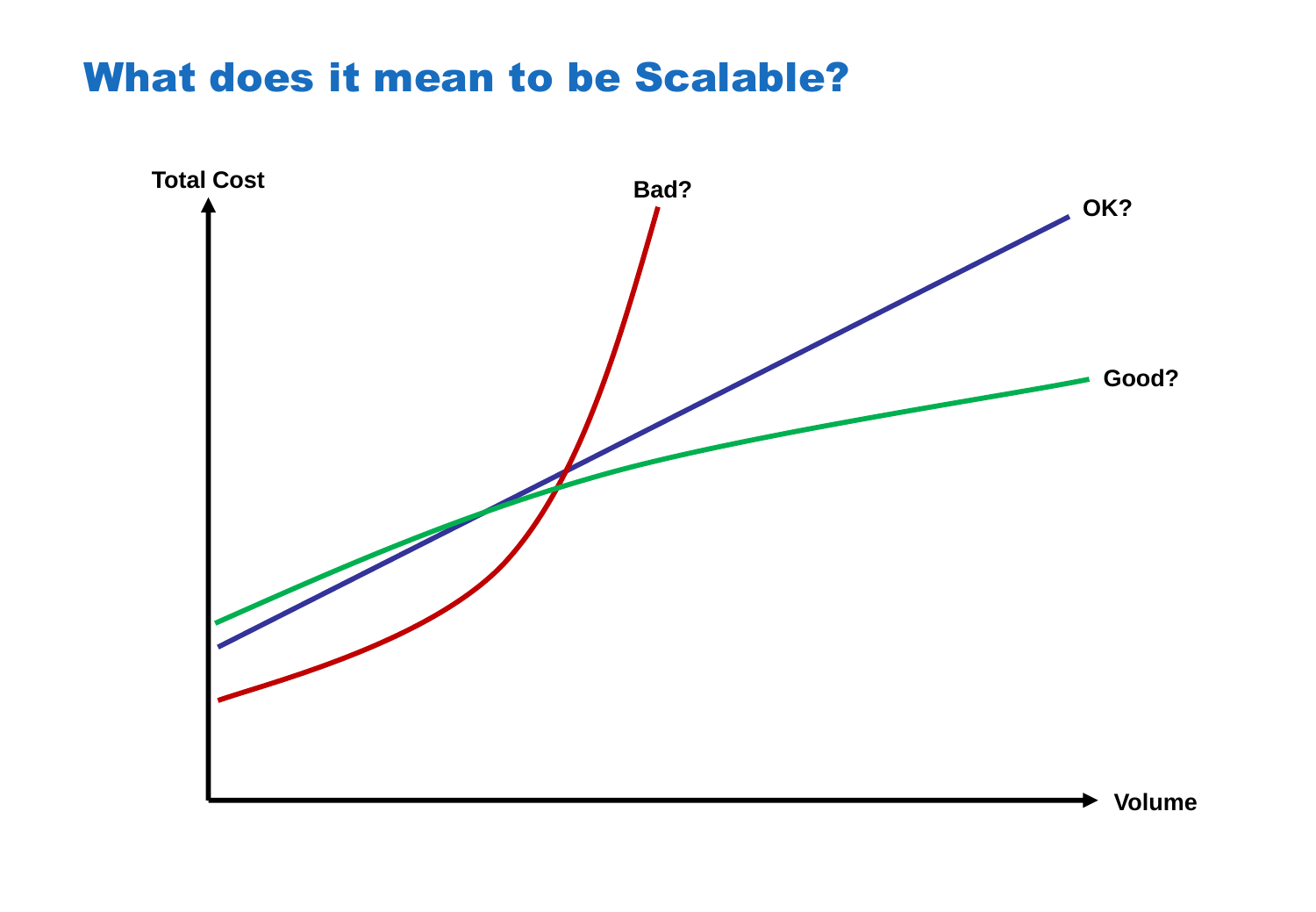#### It's all about cost per Transaction

**Transaction Cost = Total Costs / Transaction Volume**

- **Fixed Costs**
	- > **Upfront effort and infrastructure**
	- > **Need to amortize**
	- > **Capital vs. Operational spend**
	- > **How well do you know demand?**
- **Variable Costs**
	- > **Can they be on demand?**
	- > **Bulk discounts**
	- > **Guaranteeing available resources**

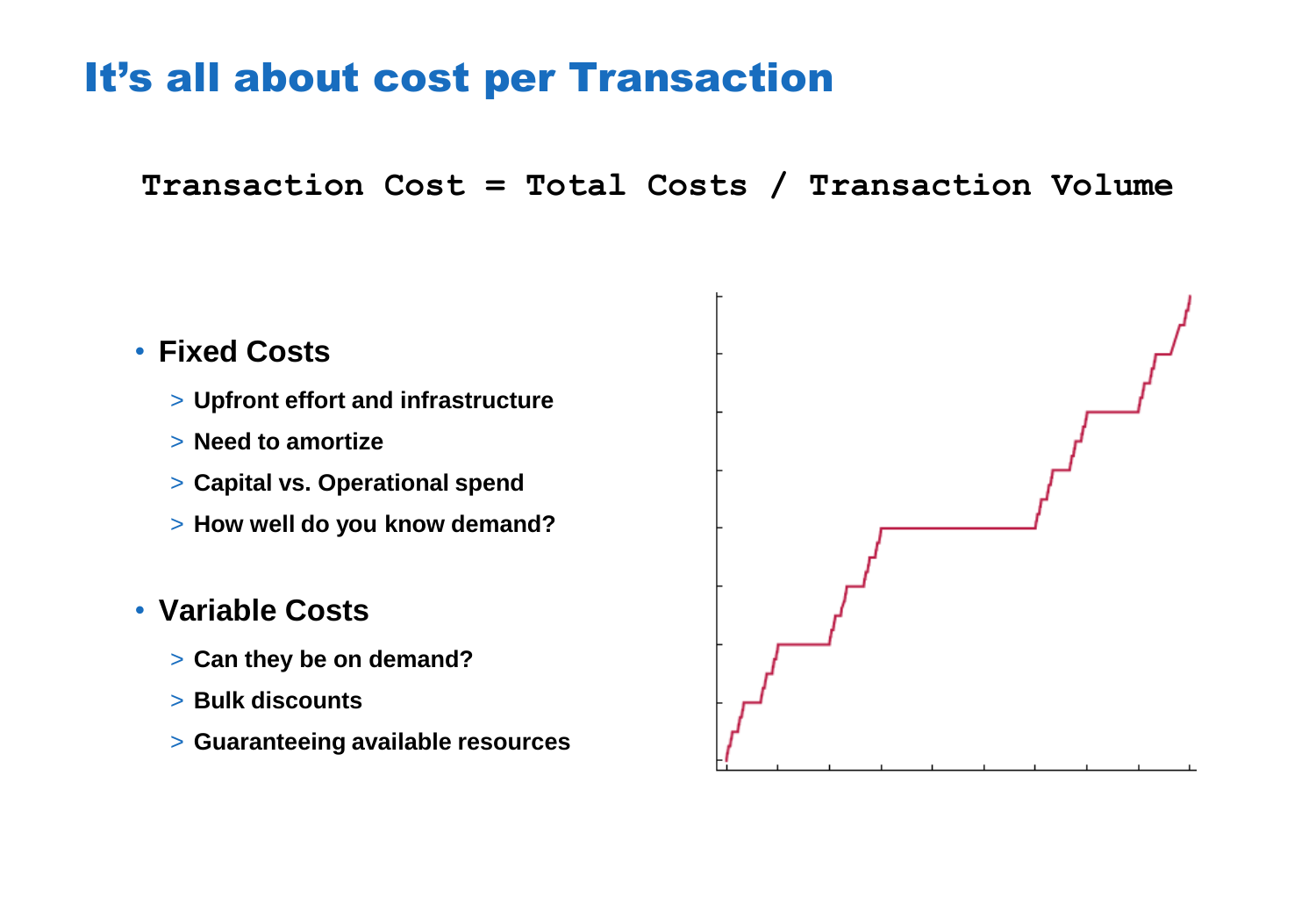#### How Many TPS Does An Additional Node Provide?

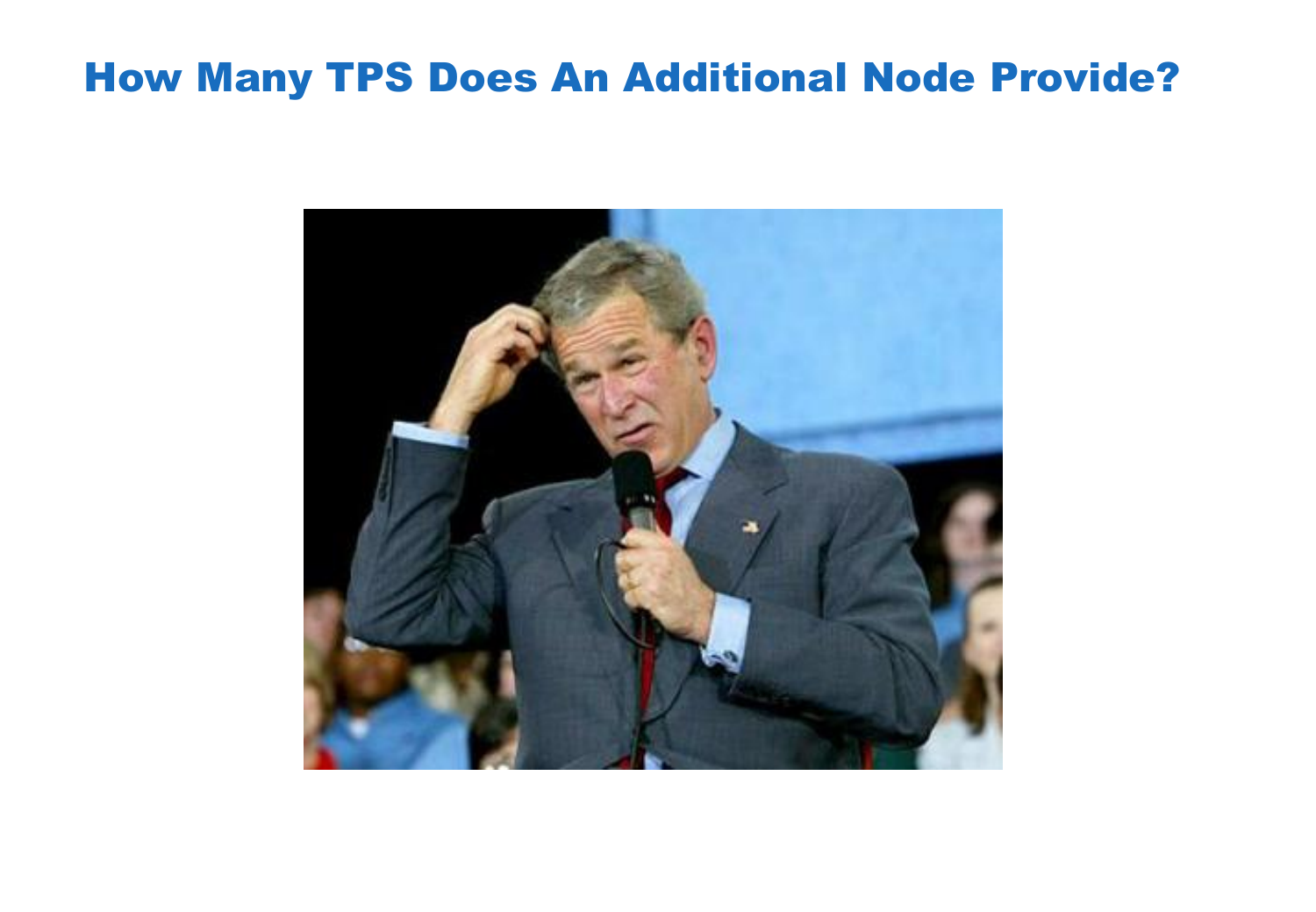#### "Just throw hardware at the problem"

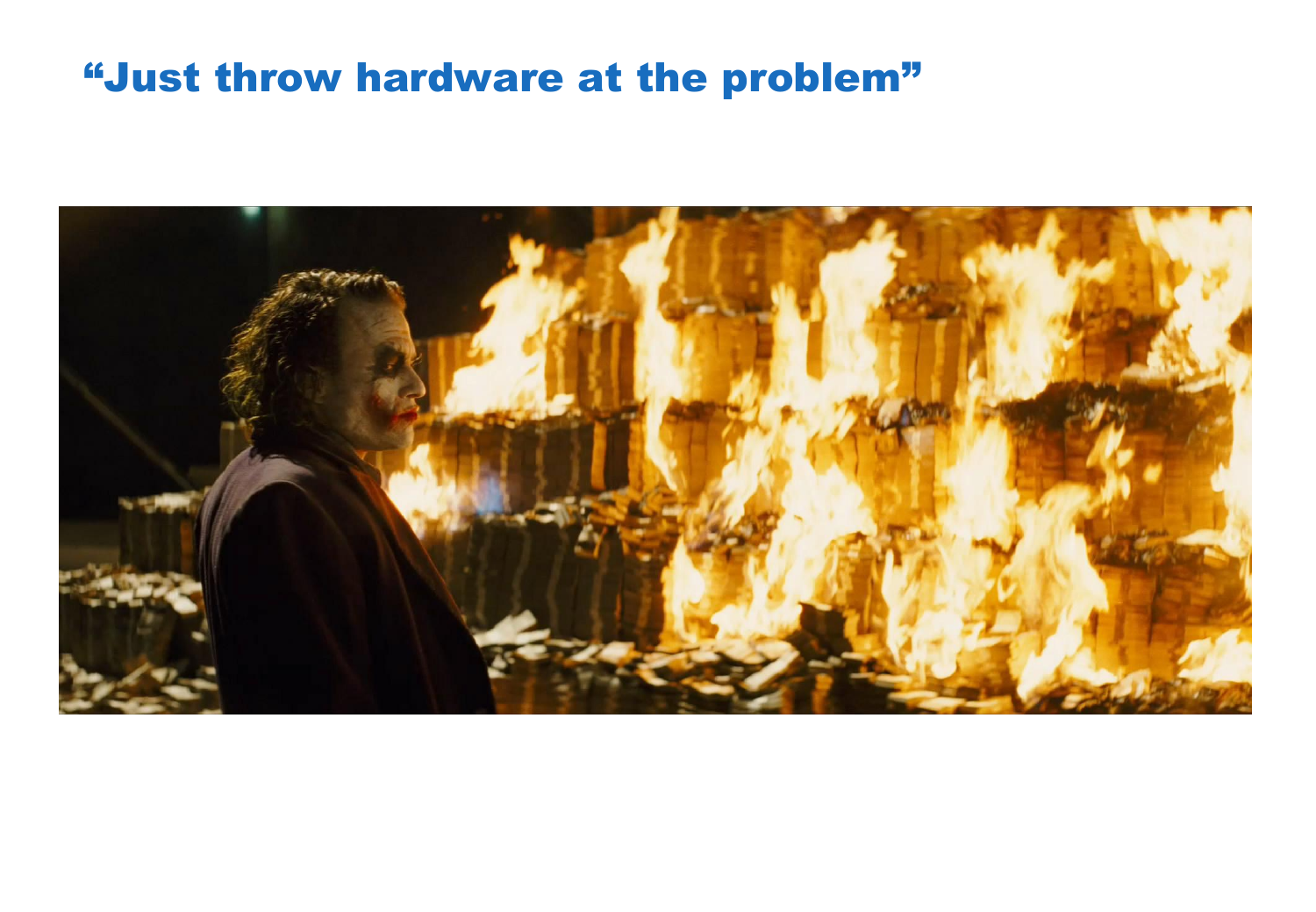#### Guidelines for scalable systems

- **1. Domain Model at the Core**
- **2. Performance Test & Profile**
- **3. Understand Algorithm Behaviour**
- **4. Eliminate Contention**
- **5. Manage the Queues**
- **6. Separate Reading and Writing**
- **7. Know Your Platform/Infrastructure**
- **8. Be Commercial**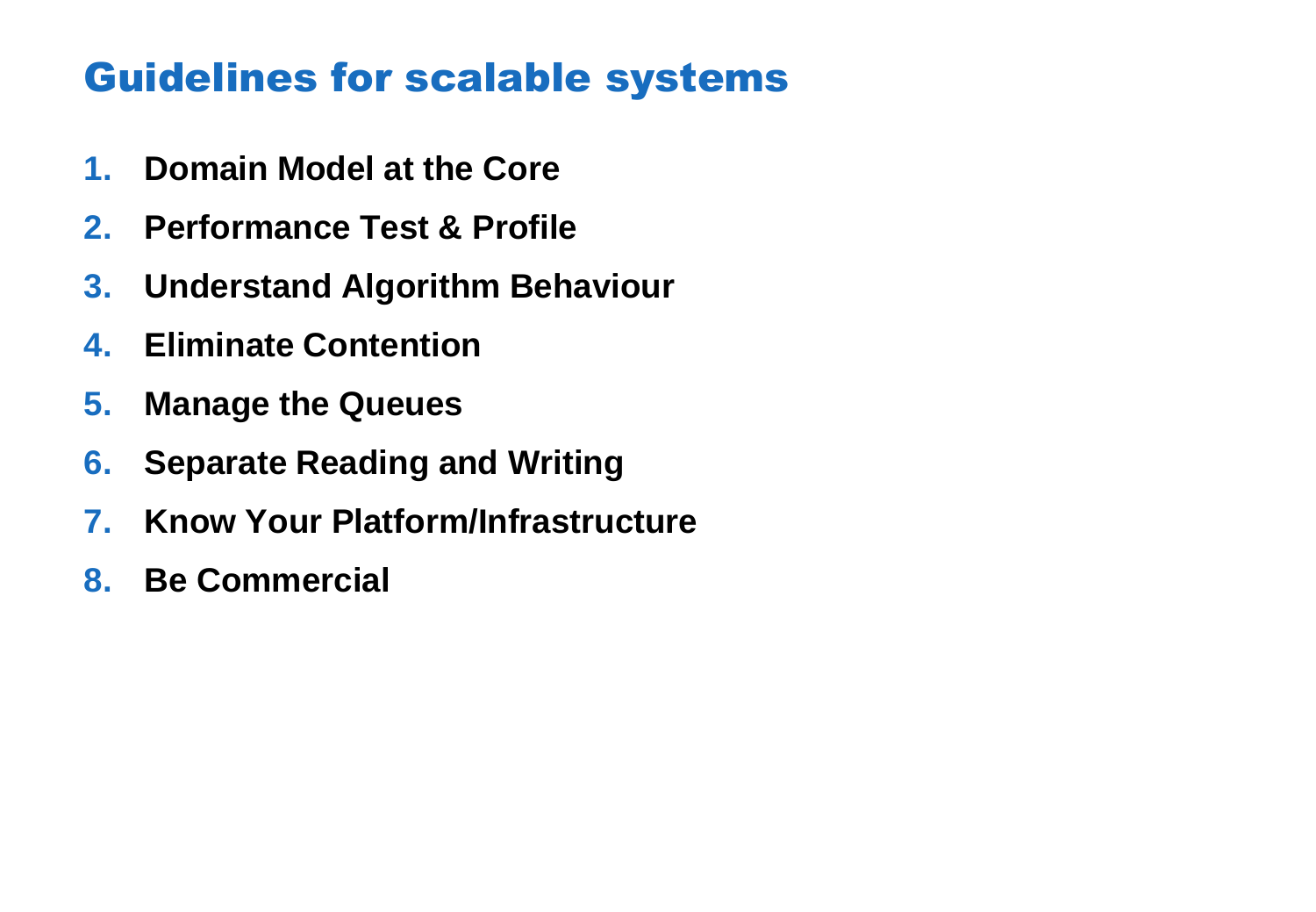## 1. Domain Model at the Core

- **Pure model without any infrastructure**
- **Aggregates for clear entry points**
- **Minimal public interface**
- **Clean simple code!**
- **Layer around the core**



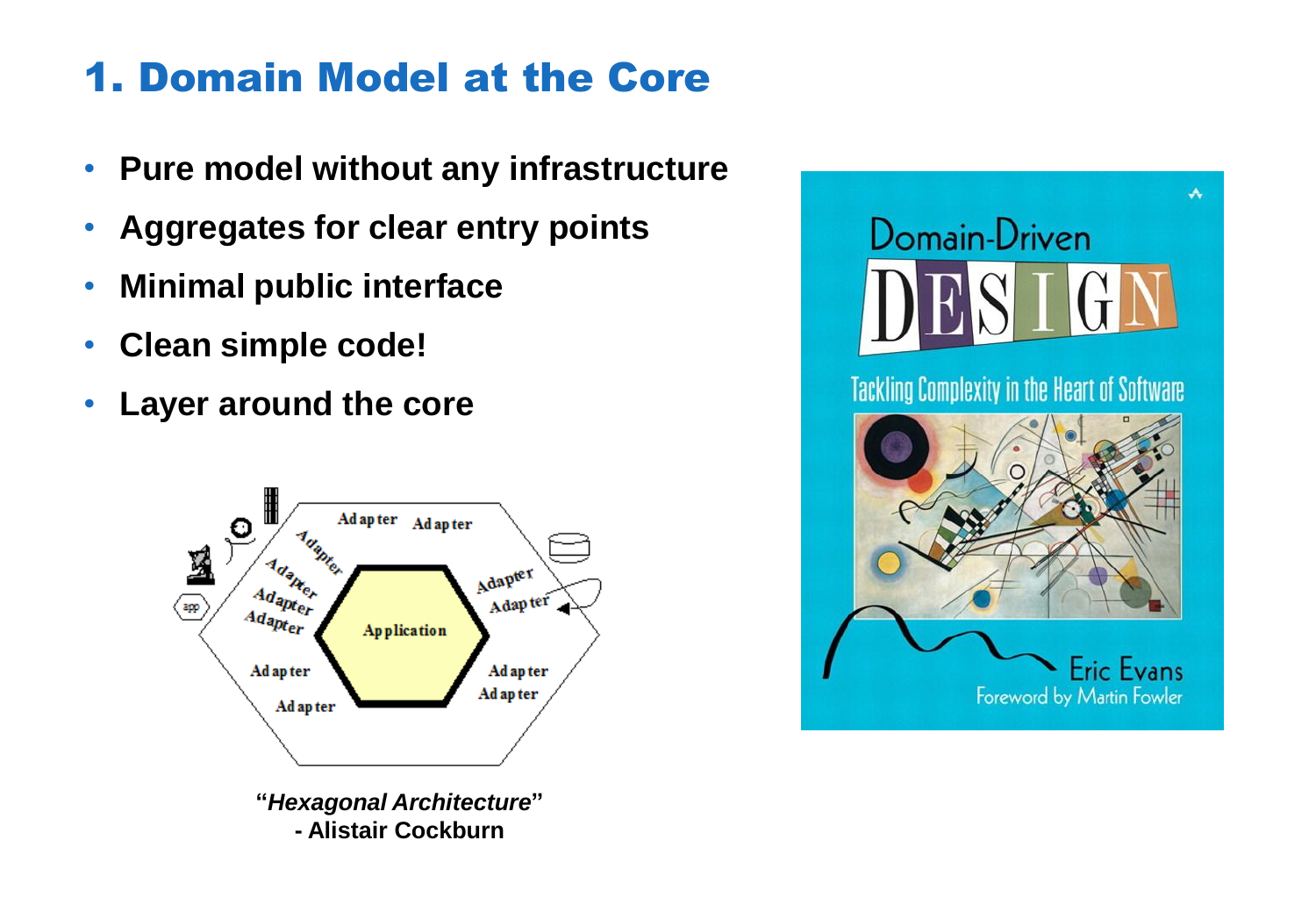# 2. Performance Test & Profile

- **Component Performance Tests**
- **System Performance Tests**
- **Production Monitoring**
- **Common performance test mistakes**
- **Theory of Constraints**
- **Drives the economics of a development**

#### *"Premature optimization is the root of all evil"*  **– Donald Knuth / Tony Hoare**

> **This is very different from knowing your capabilities, so test and profile early and often…**

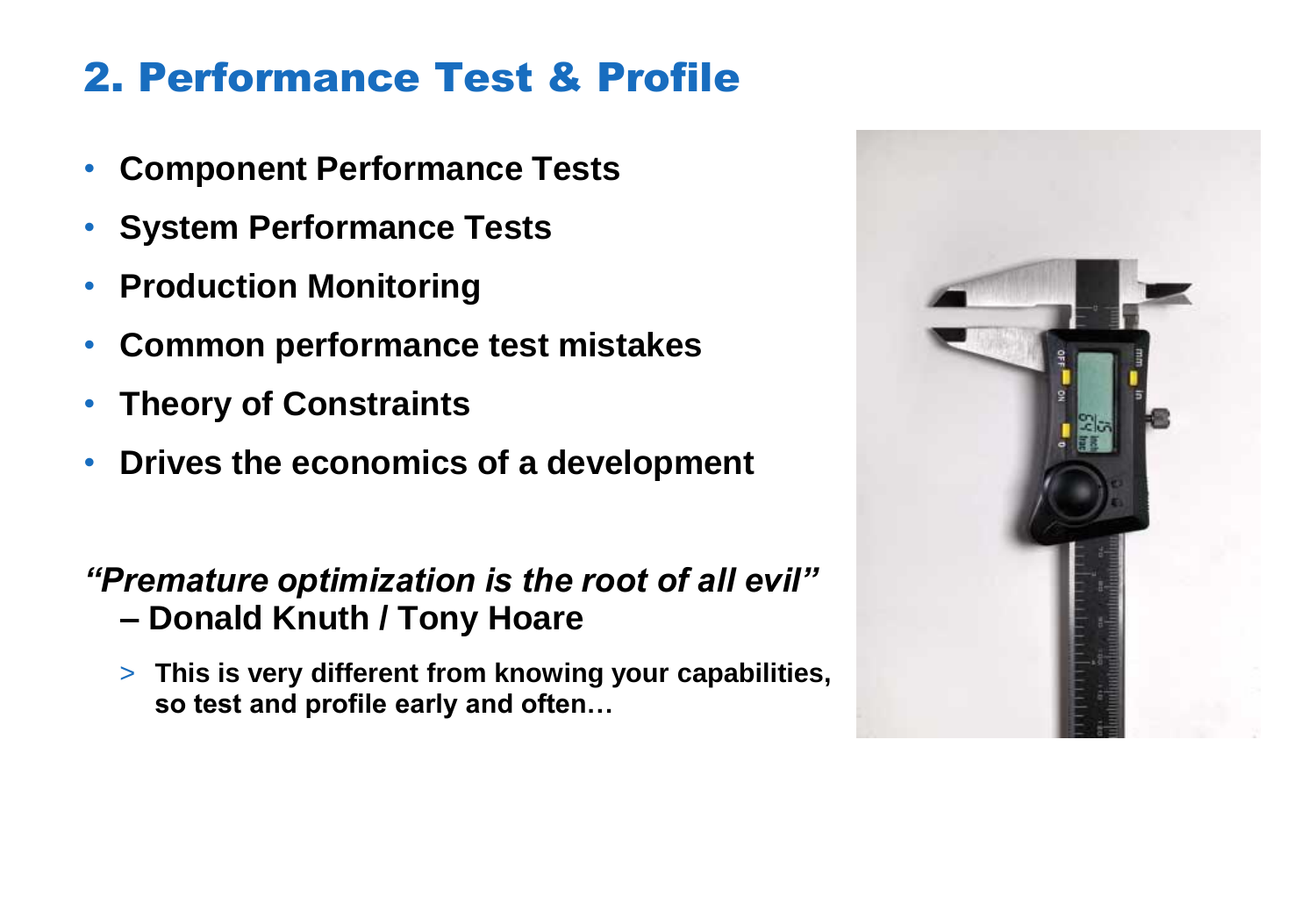#### 3. Understand Algorithm Behaviour

- **Test cases with a set of size of 1 –** *Really!*
- **Need to model realistic scenarios**
- **Model based on production**
- **Cache Oblivious Algorithms**
- **Unbounded queries are very bad**
	- > **Deal in manageable chunks**

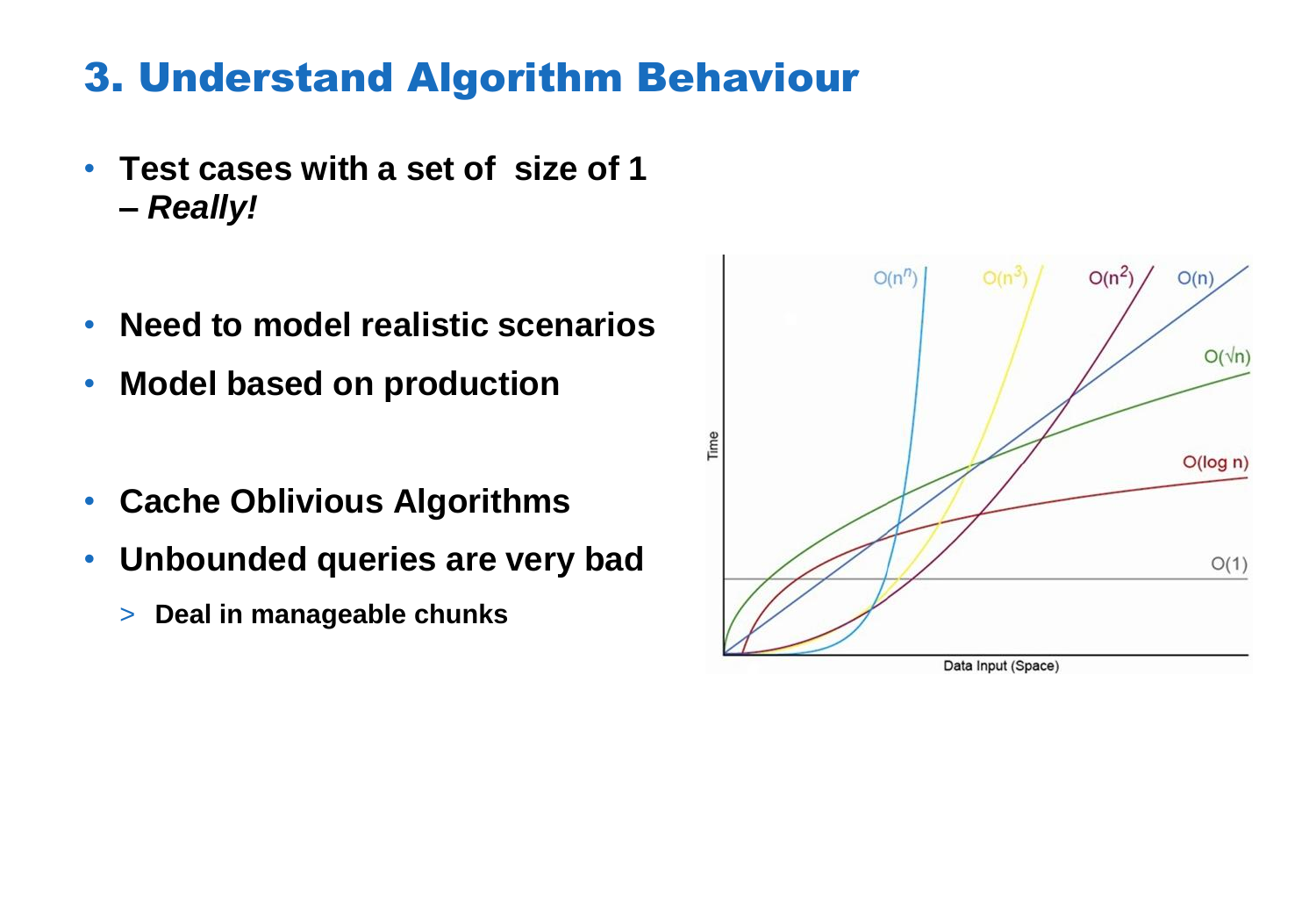## 4. Eliminate Contention

- **Contention needs managed**
	- > **Management overhead often greater than actual work – e.g. locks**
- **Micro, Macro – all the same**
	- > **Lessons from the Disruptor**
	- > **Services and Databases**
	- > **"Load Balancers"**
- **Employ the "Single Writer Principle"**
- **Shared Nothing Architectures**
- **Design to allow sharding for writes**

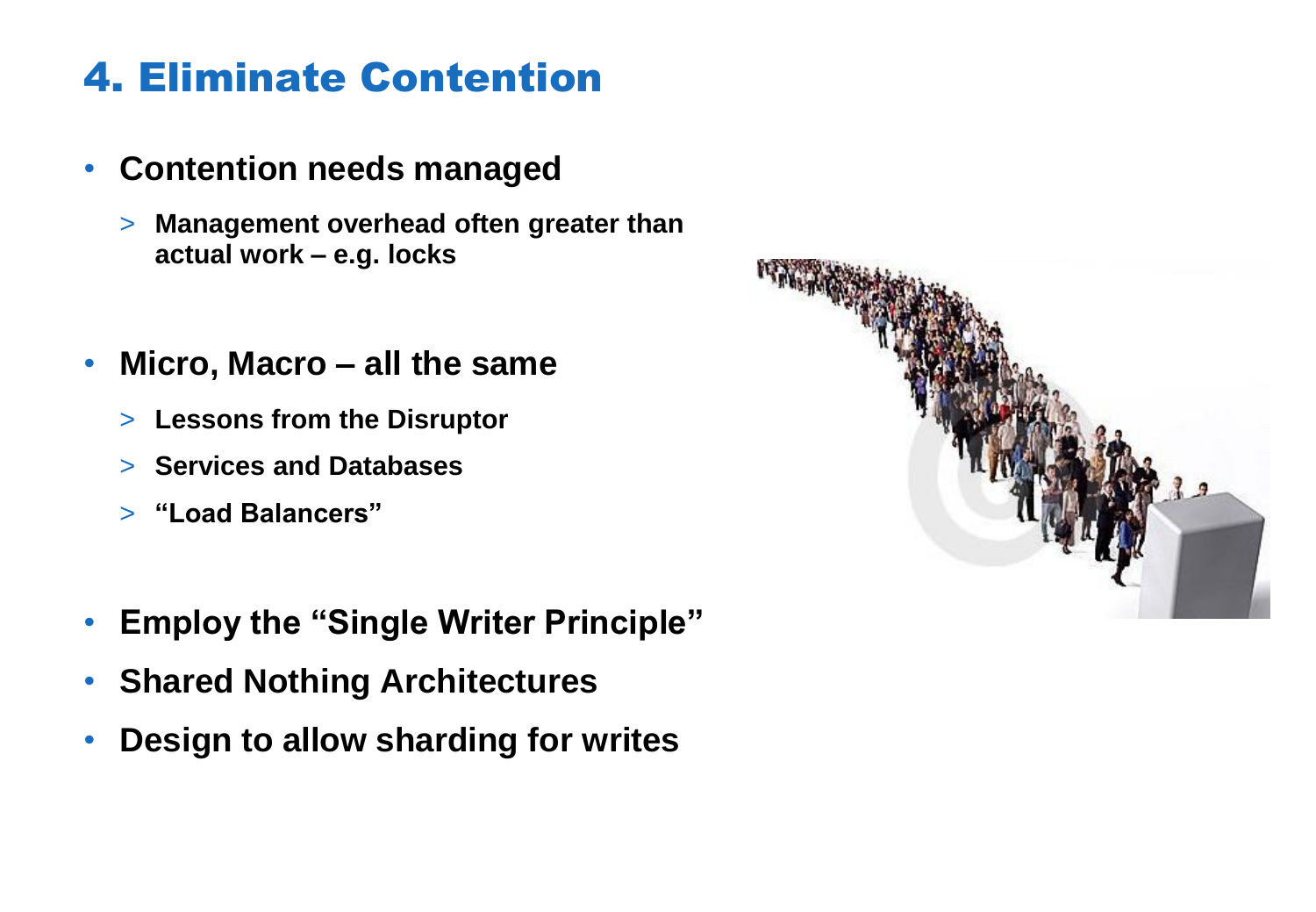# 5. Manage the Queues

- **Little's Law**
- **Queues are everywhere!**
	- > **Make them explicit**
	- > **Keep them bounded**
	- > **Apply back pressure**
- **Queues manage contention but are also a source of contention**
- **Monitor queue lengths**



• **The** *Curse* **of Logging Libraries**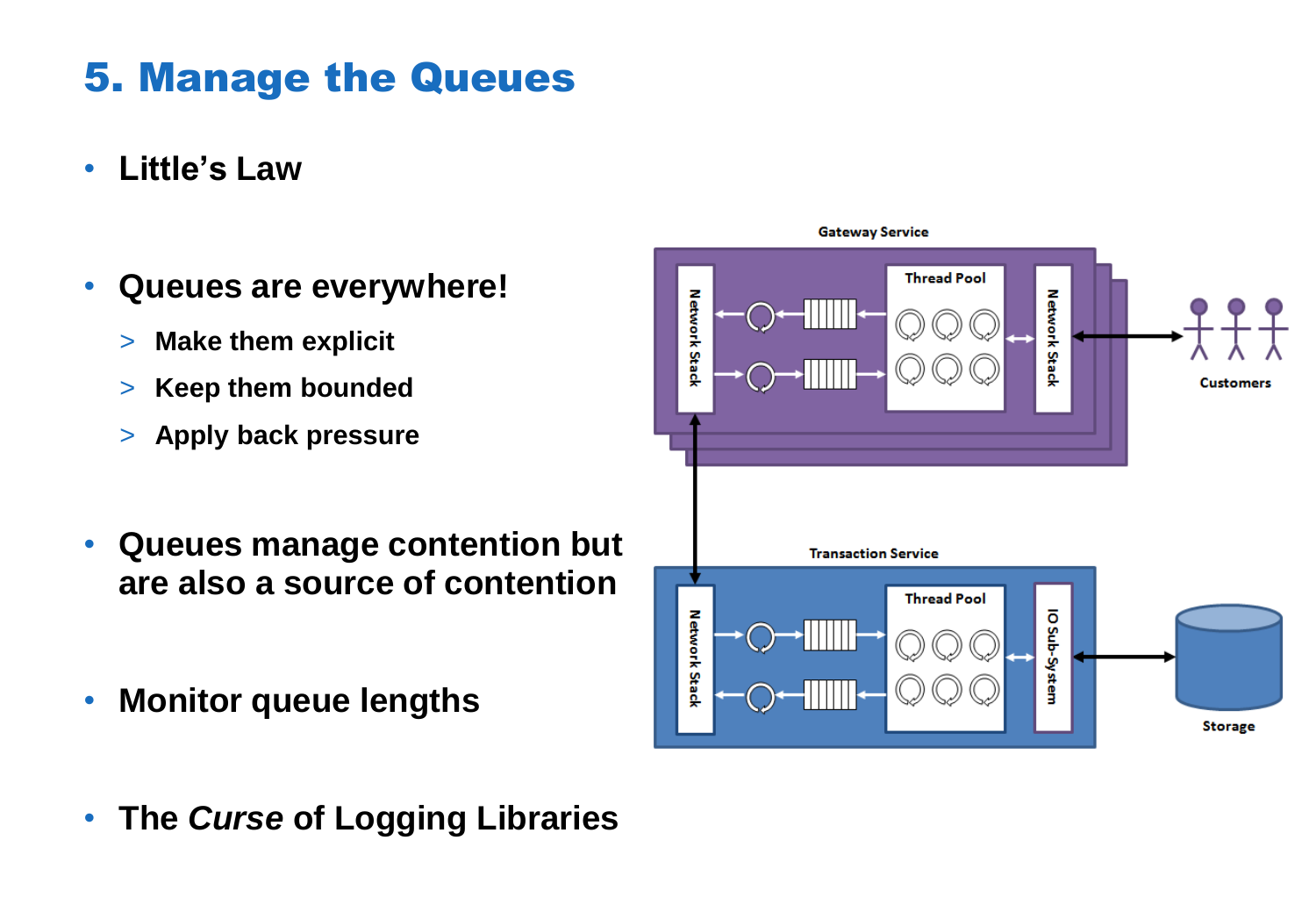# 6. Separate Reading and Writing

- **One of the best ways to relieve contention**
	- > **Normally reads greatly outnumber writes**
- **Event Sourcing and CQRS**
- **Append Only Persistence**
	- > **Even for traditional RDBMSs**
- **Caching**
	- > **Reference Data**
	- > **Fact based Data**
	- > **Perfect != Right**

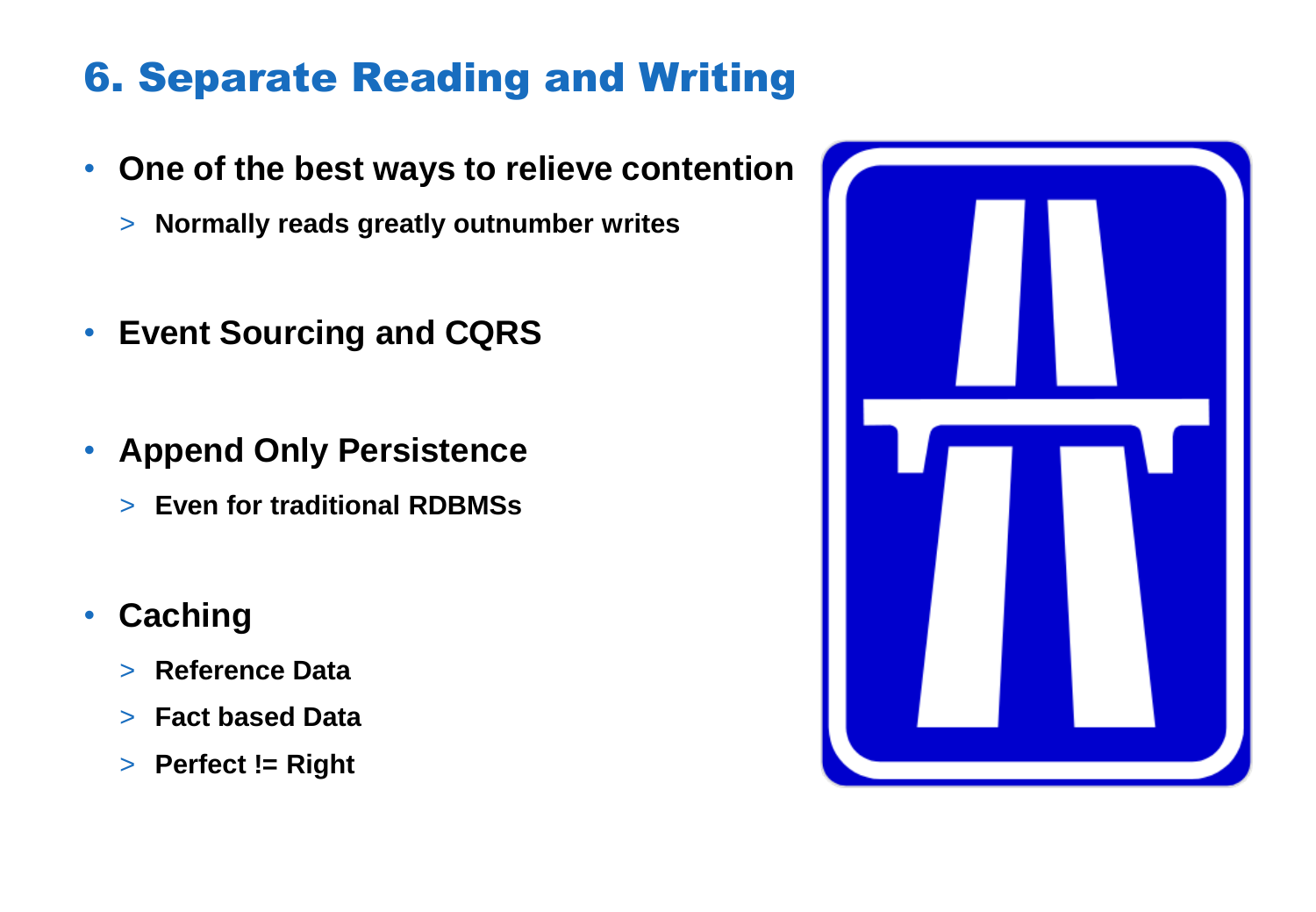## 7. Know Your Platform/Infrastructure

#### • **Mechanical Sympathy**

- > **What are the platform capabilities?**
- > **Operations Per Second**
- > **Bandwidth**
- > **Latency**
- **Load test until breaking point**
	- > **Do systems degrade gracefully?**
	- > **Do systems crash?**
	- > **Order of an algorithm?**
	- > **Failure and Replicas**

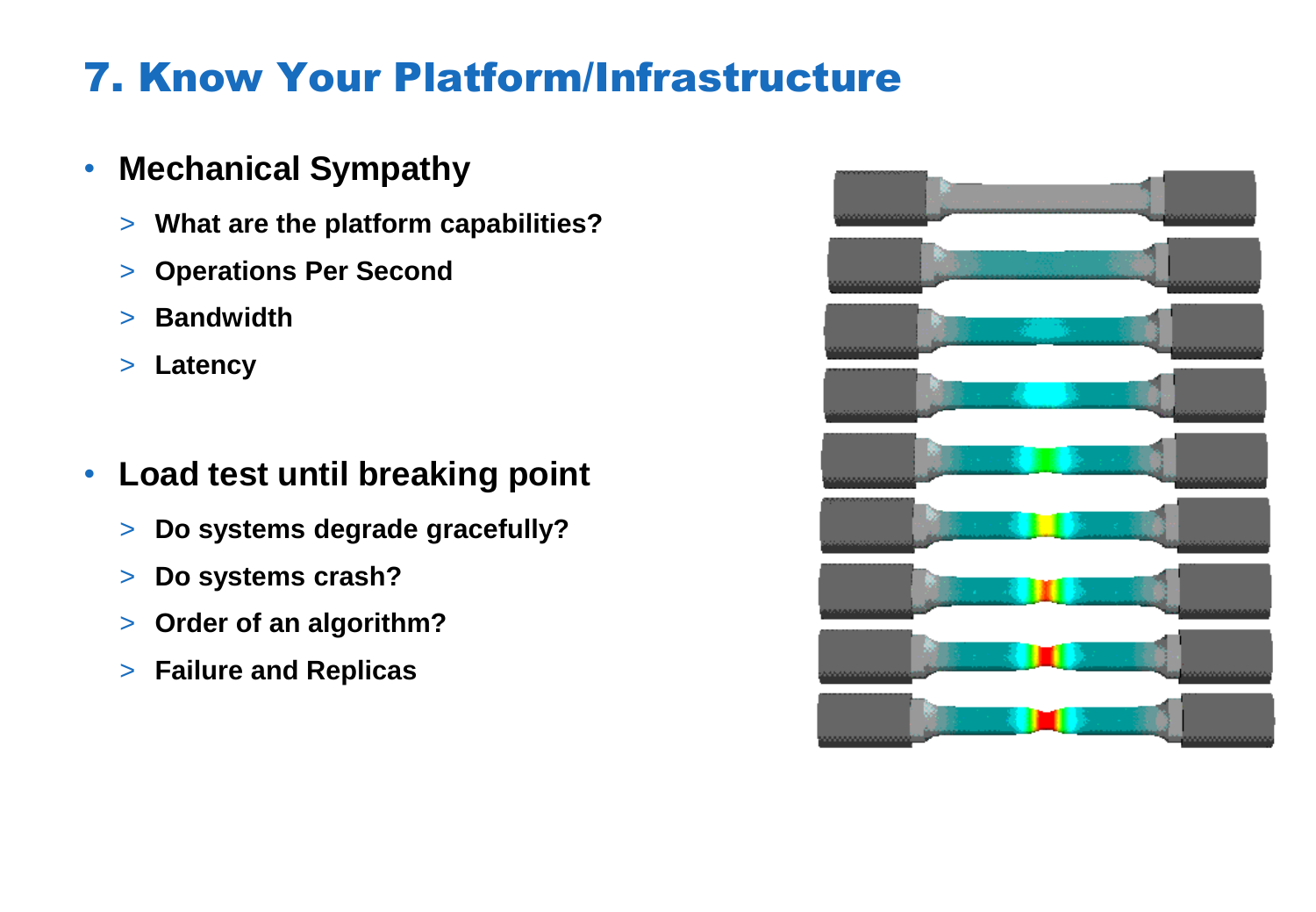# 8. Be Commercial

- **Understand the Business**
	- > **It is way more fun and rewarding**
	- > **Build a business using your great software**
- **Never say, "No"**
	- > **"Yes, and here are the consequences…"**

#### • **Build relationships**

- > **Go for a coffee with others in the business**
- > **Eat together**
- > **Great Teams can be formed without formal structure**



> **Have fun!**